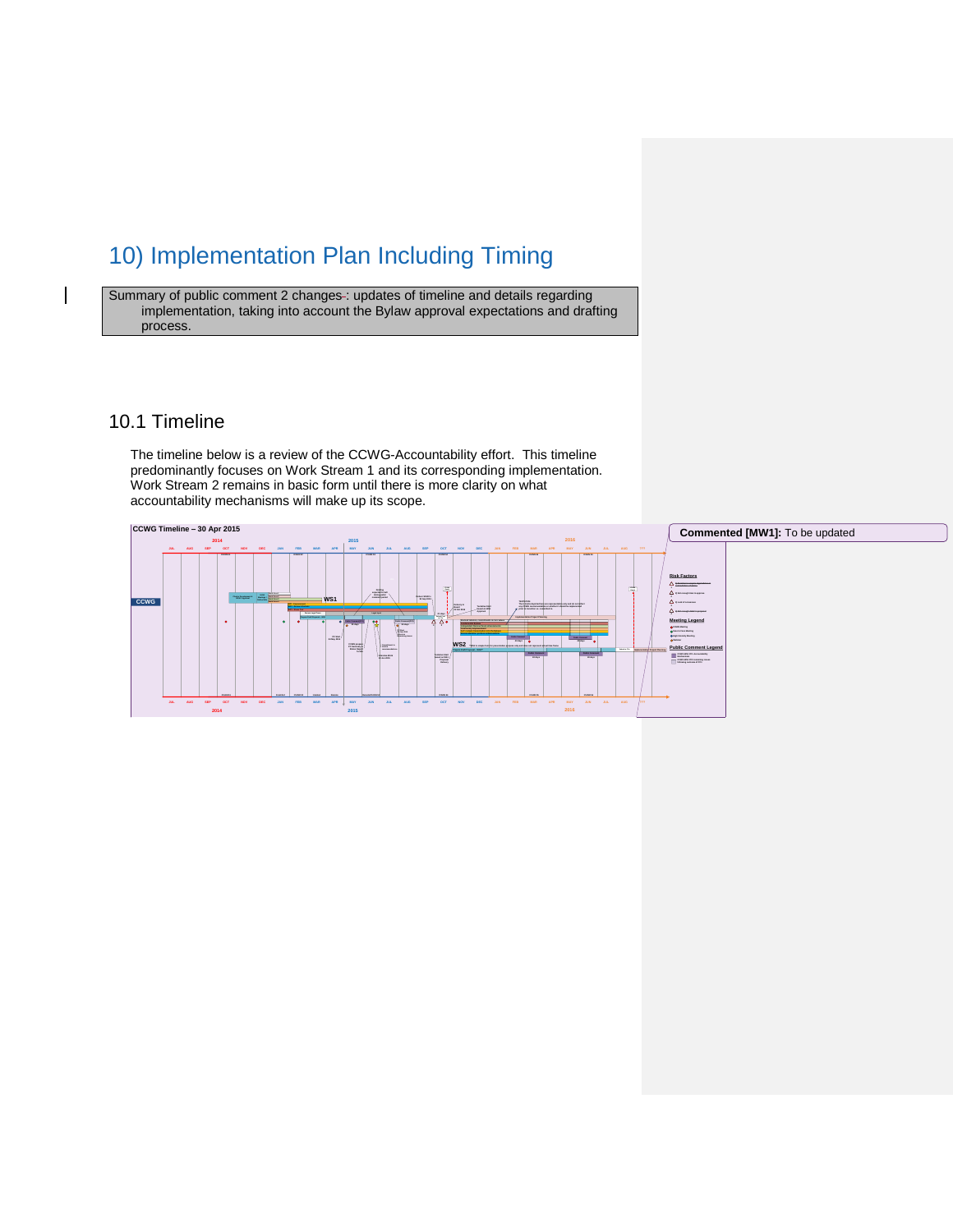

## 10.2 Next Steps

The first-second Public Comment Report sets out the CCWG-Accountability's initial thinking after receiving a first round of public comment, having considered these inputs and engaged with the community during ICANN cann53. After the second Public Comment period closes, the CCWG-Accountability will reconvene and continue its work, aimsing to finalize Work Steam 1 proposal(s) for submission to Chartering Organizations and eventually to the ICANN Board. Key milestones include:

- CCWG-Accountability reviews Public Comment #1 and adjusts proposal as agreed.
- **E** CCWG-Accountability prepared its second draft proposal and readies it for a second public consultation. This second consultation will focus on outstanding issues, provide further details regarding the Work Stream 1 proposal(s), and will highlight any changes to proposal(s) arising from the proposal to prepare the final version.
- □ CCWG-Accountability delivers the final proposal to SOs/ACs for approval.
- □ CCWG finalizes specifications for changes of IcannICANN Bylaws.

**Formatted:** Indent: Left: 0.75", Hanging: 0.25", No bullets or numbering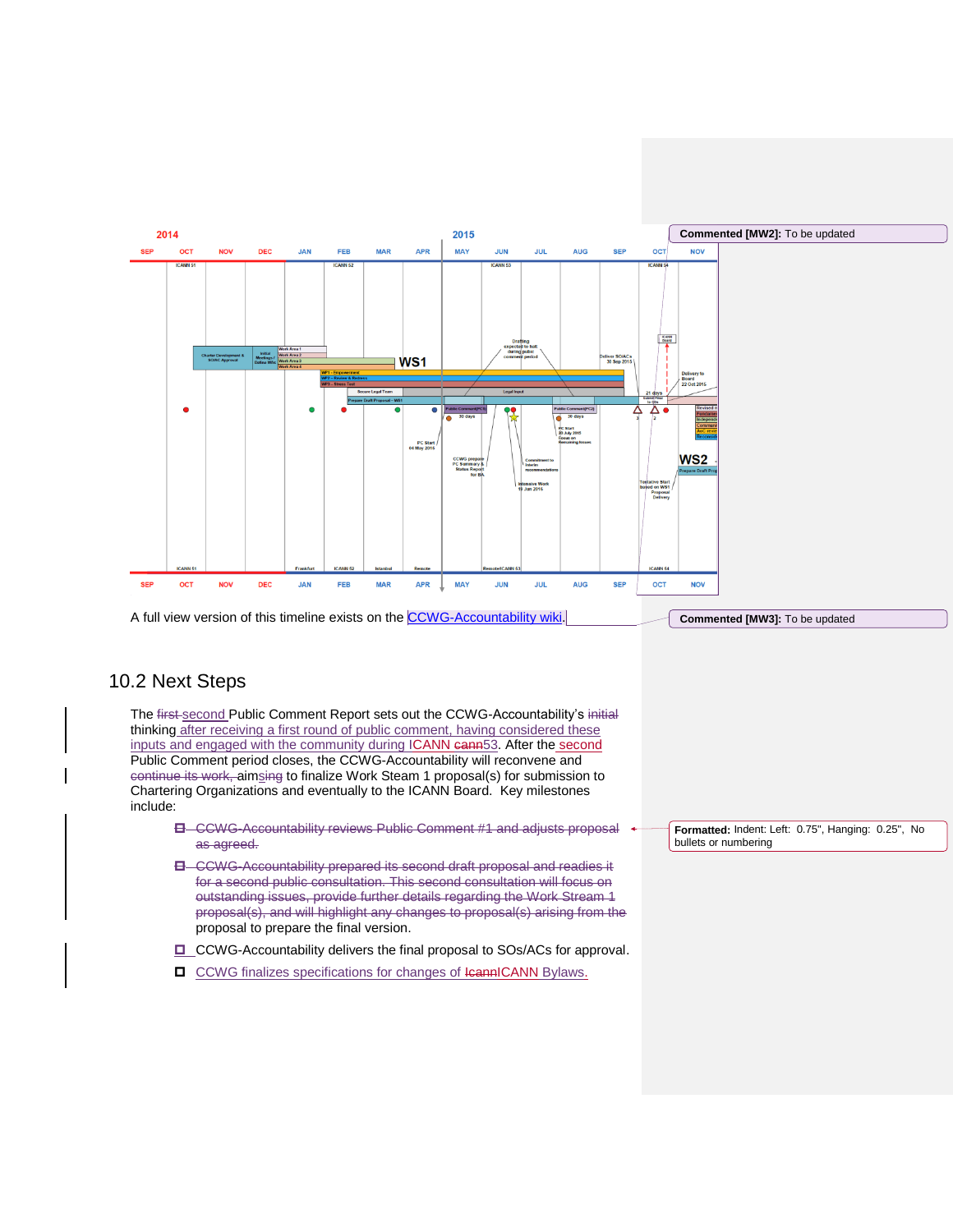CCWG-Accountability prepares materials in preparation for ICANN 543 and hosts several sessions to further inform the community and explain the final proposalset its progress and understand the community's views on its proposal(s). The CCWG-Accountability will hold a full day of faceto-face meeting on 19 June.

 $\Box$  CCWG-Accountability delivers the final proposal to the ICANN Board.

 $\mathbf{B}-$ 

**U** Upon proper notification, tThe CCWG-Accountability begins Implementation Oversight of Work Stream 1 items that are not Bylaw changes and on or around this time begins its work on Work Stream 2.

## 10.3 Implementation

The CCWG-Accountability views the oversight of Work Stream 1 implementation as crucial to its mandate. Work Stream 1 accountability changes have to be implemented or committed to before any transition of IANA Stewardship from NTIA can occur. At the time of this publication, it is difficult to provide details of the effort required for Work Stream 1 implementation, and it is not possible to provide an exact timeline or duration beyond the information below and in the timeline in Section 5.1 of this report. However, the The CCWG-Accountability roughly estimates nine months for implementation understanding that several tracks of effort and change will be required, some of which will require multiple public comment periods. The CCWG-Accountability has tentatively outlined the following six tracks for implementation of Work Stream 1:

- Revised Mission, Commitments and Core Values.
- □ Fundamental Bylaws establishment.
- □ Independent Review Panel enhancements.
- Community empowerment mechanism establishment and incorporation of powers into Bylaws.
- □ Affirmation of Commitments reviews transcription into the Bylaws.
- Reconsideration process enhancements.

As the CCWG-Accountability progresses closer to its final Work Stream 1 Proposal, A significant number of CCWG-Accountability Work Stream 1 recommendations involve updating the ICANN Bylaws. A best case timeline for implementation can be found below. Indeed, apart from the IRP enhancements, most of the Wwork Sstream 1 recommendations will be implemented through changes of the leannICANN Bylaws. About 105 days appear necessary until approval of the Bylaw changes, which appear as a key milestone.

Taking into account the expectation of the U.S. Congress that the set of Bylaw changes necessary for the transition should be adopted prior to NTIA certifying the proposal and forwards it to CongressTaking into account the expectation by US Congress that the set of Bylaw changes that are necessary for the transition be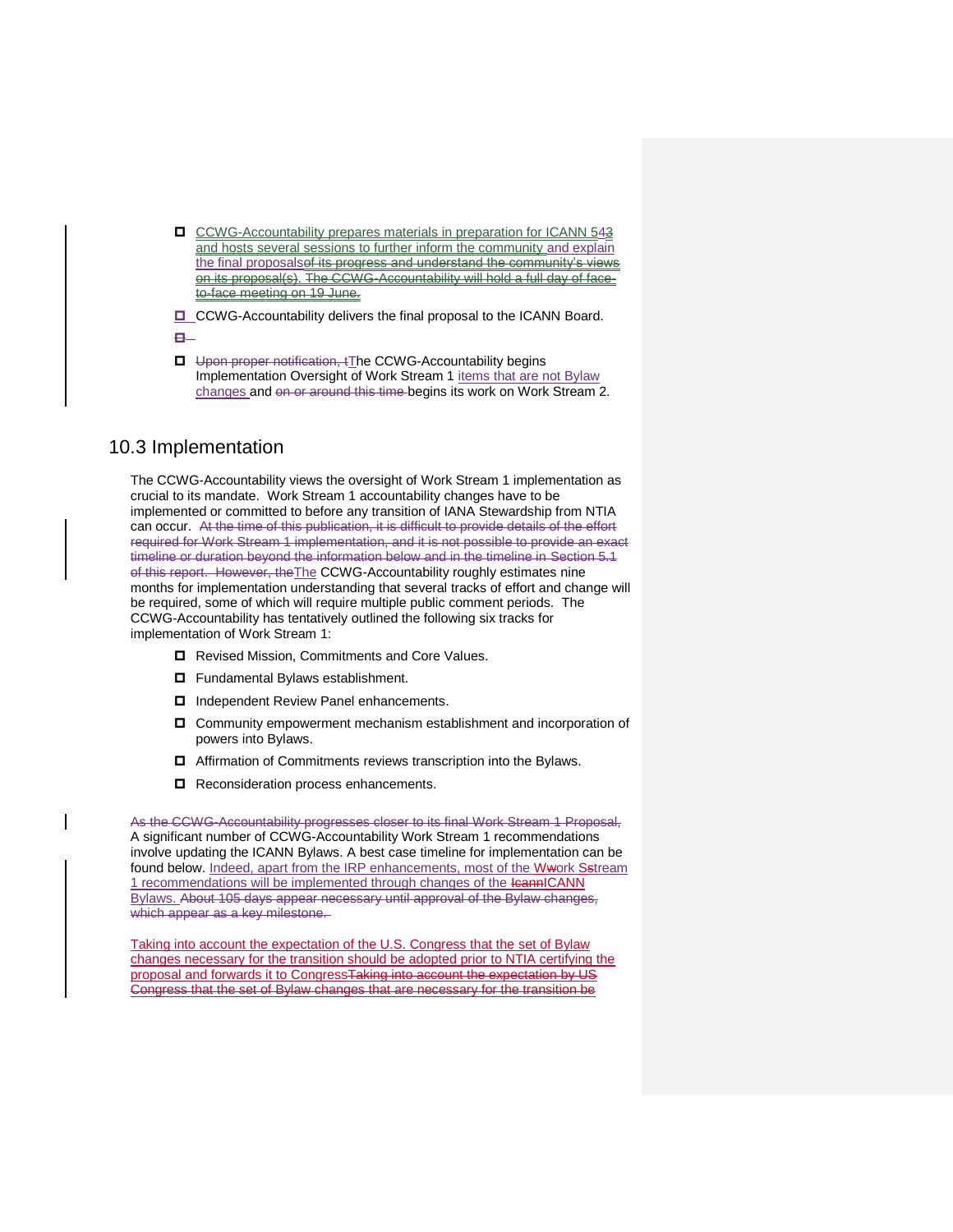| approved before the NTIA can certify the proposal and forward it to Congress.                                                                                                                                                                                                                                                    |                                                                                                                               |
|----------------------------------------------------------------------------------------------------------------------------------------------------------------------------------------------------------------------------------------------------------------------------------------------------------------------------------|-------------------------------------------------------------------------------------------------------------------------------|
| changes consistent with its proposals. This process is currently underway. Bylaw<br>drafting has started for those parts of the proposal that were widely supported during                                                                                                                                                       |                                                                                                                               |
| Public comment #1-:                                                                                                                                                                                                                                                                                                              |                                                                                                                               |
|                                                                                                                                                                                                                                                                                                                                  | Formatted: Font:                                                                                                              |
| * AOC reviews incorporation into the Bylaws<br>* [INSERT ANY OTHER HERE]                                                                                                                                                                                                                                                         | Formatted: List Paragraph, Outline numbered + Level:<br>7 + Numbering Style: Bullet + Aligned at: 8.29" +<br>Indent at: 8.54" |
| Thanks to this agile process, CCWG-Accountability expects to deliver a set of Bylaw                                                                                                                                                                                                                                              |                                                                                                                               |
| changes in time for their approval by the leannICANN Board on mid-November 2015.                                                                                                                                                                                                                                                 | <b>Commented [MW4]:</b> Apparently it could be later – to<br>be updated                                                       |
| Regarding the IRP enhancements, implementation will include, beyond the relevant<br>Bylaw changes:                                                                                                                                                                                                                               |                                                                                                                               |
| selecting the panelists                                                                                                                                                                                                                                                                                                          |                                                                                                                               |
| setting up the secretariat for the panel<br>defining the rules of procedure                                                                                                                                                                                                                                                      |                                                                                                                               |
| CCWG-Accountability anticipates that such steps can be taken over a 9 month<br>period.                                                                                                                                                                                                                                           |                                                                                                                               |
| CCWG-Accountability anticipates that If all goes well, implementation couldshould<br>then-be completed aroundby July 2016.                                                                                                                                                                                                       |                                                                                                                               |
| The Bylaws drafting process has been developed following discussions with the ICANN<br>community at ICANN53 Buenos Aires, and considering comments by the ICANN Board<br>and ICANN legal staff to find a common ground with the requirements of the CCWG-<br>Accountability to identify this acceptable and appropriate process. | Formatted: Indent: Left: 0", First line: 0"                                                                                   |
| <b>Requirements</b>                                                                                                                                                                                                                                                                                                              | Formatted: Indent: Left: 0", First line: 0"                                                                                   |
| Consistent with the CCWG-Accountability's working methods throughout the initiative,<br>the Bylaws drafting process is based on the concept of requirements:                                                                                                                                                                     | Formatted: Indent: Left: 0", First line: 0"                                                                                   |
| • All final decisions about Bylaws proposed to the ICANN Board would be approved by<br>the CCWG-Accountability and/or the relevant CCWG-Accountability subgroup.                                                                                                                                                                 |                                                                                                                               |
| • The CCWG-Accountability's decisions and those of its subgroups would be informed                                                                                                                                                                                                                                               |                                                                                                                               |
| by independent legal advice.                                                                                                                                                                                                                                                                                                     |                                                                                                                               |
| • ICANN legal staff provides legal advice to the ICANN Board.                                                                                                                                                                                                                                                                    |                                                                                                                               |
| • The drafting process will be based on a collaborative effort between the CCWG-<br>Accountability and its subgroups, ICANN legal staff and the CCWG-Accountability's                                                                                                                                                            |                                                                                                                               |
| independent legal counsel. This collaborative effort shall be based on specifications                                                                                                                                                                                                                                            |                                                                                                                               |
| derived from the first public comment proposal and subsequent public comment and                                                                                                                                                                                                                                                 |                                                                                                                               |
| other advice received.                                                                                                                                                                                                                                                                                                           |                                                                                                                               |
| <b>Bylaw Drafting process</b>                                                                                                                                                                                                                                                                                                    | Formatted: Indent: Left: 0", First line: 0"                                                                                   |
| 1. Specifications for revised by laws will be developed based on the CCWG-                                                                                                                                                                                                                                                       |                                                                                                                               |
| Accountability first public comment proposal, and the revisions to the proposal made                                                                                                                                                                                                                                             |                                                                                                                               |
| in light of public comment received and other contributions, particularly during                                                                                                                                                                                                                                                 |                                                                                                                               |
|                                                                                                                                                                                                                                                                                                                                  |                                                                                                                               |